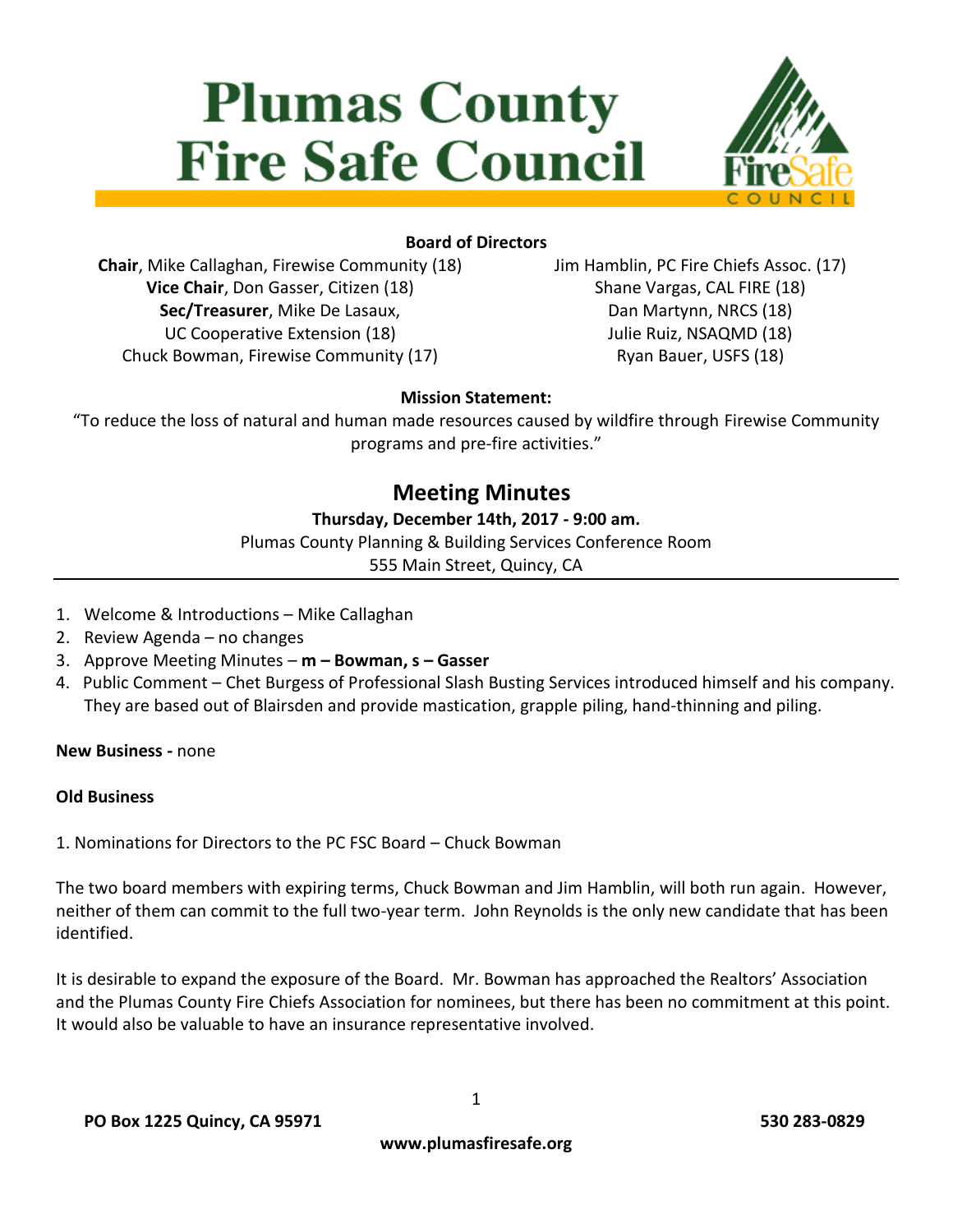Mike De Lasaux announced that he is retiring in June. He will discontinue his role with the PCFSC Board effective the end of this year. Mr. De Lasaux will continue to attend meetings until his retirement. He is a charter member and retains much of the institutional knowledge for the Council.

## 2. Landowner Contributions, Donations, and Membership – Hannah Hepner

Landowner contributions total \$49,368. Of those funds, \$1,407 is committed to the Senior/Disabled Defensible Space program. About \$5,000 is yet to be expensed to the Hwy 70 project. The remainder of the funds are available for reinvestment.

Mike De Lasaux asked to clarify the policy for using landowner funds. He said the idea was for those funds to remain in the community from which they were collected. He noted that that doesn't work if there are no additional interested landowners. At the Community Fuel Treatment Maintenance Workshop Committee meeting it will be discussed whether these funds can/should be used to provide maintenance for previous HFR participants.

There is now a donation button on the PCFSC website. One \$50 donation has been received. A letter was sent to all of the Chipping Program participants to let them know that they can make a donation in lieu of being charged for additional material. Donations to the PCFSC are tax deductible.

Membership materials from the Butte Fire Safe Council were shared. For a donation members become a "Wildfire Safe Neighbor." The Butte Fire Safe Council is considering offering incentives for membership including bumper stickers, t-shirts, membership cards, and social invitations. Additionally, the Butte Fires Safe Council holds separate informational meetings for its Wildfire Safe Neighbors. A presentation by the Butte Fire Safe Council Executive Director was requested.

Don Gordon advised not to overshadow the work of individual Firewise communities with a membership program. Mike De Lasaux said that the PCFSC is the entity that has pursued grants and implemented projects on behalf of these communities and that there is the need to continue to support Firewise communities in the absence of Title III funds. There is also a need for the PCFSC to find a mechanism to be self-sustainable.

3. Community Fuel Treatment Maintenance Workshop Committee meeting to be held after the PCFSC meeting

#### **Updates**

1. Status of Current Grants – Hannah Hepner & Project Managers

**262 – Feather River Stewardship Coalition:** The group met in November. Grant applications submitted for Butterfly Twain and Little Grass Valley Reservoir.

**275 – Senior/Disabled Defensible Space**: The recent fires are impacting the demand for services. There could be an opportunity to utilize Community Connections (time banking) to advance the program.

**278 – Chipping Program:** In its first year the chipping program contracted \$32,410 to chipping operators (25.5% of the budget) and used 78% of the program manager budget. Line items will need to be adjusted to take into account that the manager will need to solicit increased participation in 2018 in order to utilize the remaining operator funds. It was discussed whether PCFSC should take chips to the Loyalton biomass facility or if that is the responsibility of the LTO. Captain Shane Vargas said that he has already been receiving calls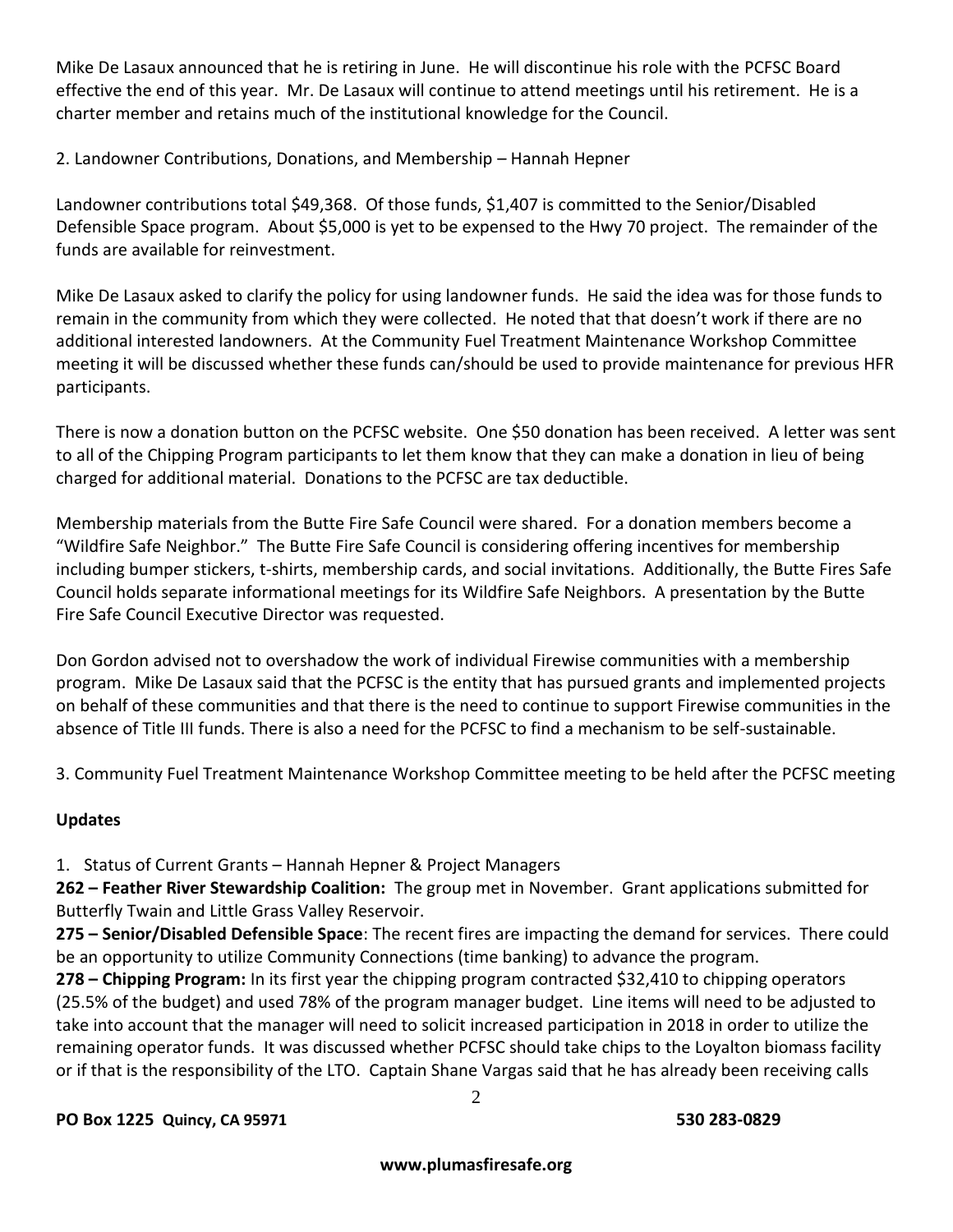about defensible space inspections and he would encourage the Senior/Disabled Defensible Space and Chipping Programs to get started early this year.

**259 – Barry Creek:** Project is complete with 59.4 acres (of a planned 555) treated.

**East Quincy:** Project is complete with 92 acres treated.

**East Shore:** Project is complete with 9.8 acres treated.

**C-Road:** Layout is almost complete – approximately 65 acres identified for treatment.

**260 – Hwy 70:** The final report and invoice have been submitted.

**273- Dixie Valley:** The Environmental Assessment has been submitted and a Decision from the Forest Supervisor is expected in late January. A contractor Request for Proposals was issued on December 11<sup>th</sup> and bids are due January 15<sup>th</sup>. A bid tour will be held December 20<sup>th</sup>.

**277- Wolf/Grizzly**: Imperial have halted operations until spring.

**280 - Bucks Lake:** The contract packet is nearly complete. The Forest Service is using 8A to contract with Imperial.

**279 - Mohawk Vista:** Layout will begin after C-Road.

**281 – Gold Mountain:** The forester had a tour with Mike Callaghan to evaluate treatment areas.

2 & 3. Status of Potential Projects/Grant Opportunities – Hannah Hepner

**Meadow Valley –** 189.8 acres of Soper Wheeler property in Spanish Ranch have been proposed for underburning. An additional 232.1 acres of adjacent Forest Service property have been identified for potential treatment. A Good Neighbor Authority/Wyden Act agreement was suggested. It was asked if other private landowners in Meadow Valley could be included in the project. Chief Gordon said that CAL FIRE would like to see additional landowners included and that CAL FIRE would support that aspect.

**Indian Falls** – Dave Kinateder has evaluated the potential for a project around the community of Indian Falls and sees timber and fuel opportunities. It was determined that the PCFSC's past treatments in the area should be evaluated for maintenance needs.

**Boyle Ravine** – Is an Audubon initiated project on Quincy Community Services District owned land. More details to come.

#### **USFS Stevens funds – submitted April 14**

C Road - 90 acres, \$180,570 Grizzly Ranch – 130 acres, \$270,275 American Valley Phase II – 100 acres, \$285 970 Genesee Woods/Red Clover – 100 acres, \$178,970 (2019 Stevens funds)

#### **Plumas RAC Title II – submitted August 11**

Senior/Disabled Defensible Space Assistance Program - \$65,300: **selected for award** PCFSC Coordination – six months, \$27,500: **selected for award**

# **SNC Prop 1 – submitted November 1 st**

Little Grass Valley Reservoir Watershed Protection Project – 480 acres, \$500,000 Butterfly Twain Fuels and Forest Health Project – 455 acres, \$500,000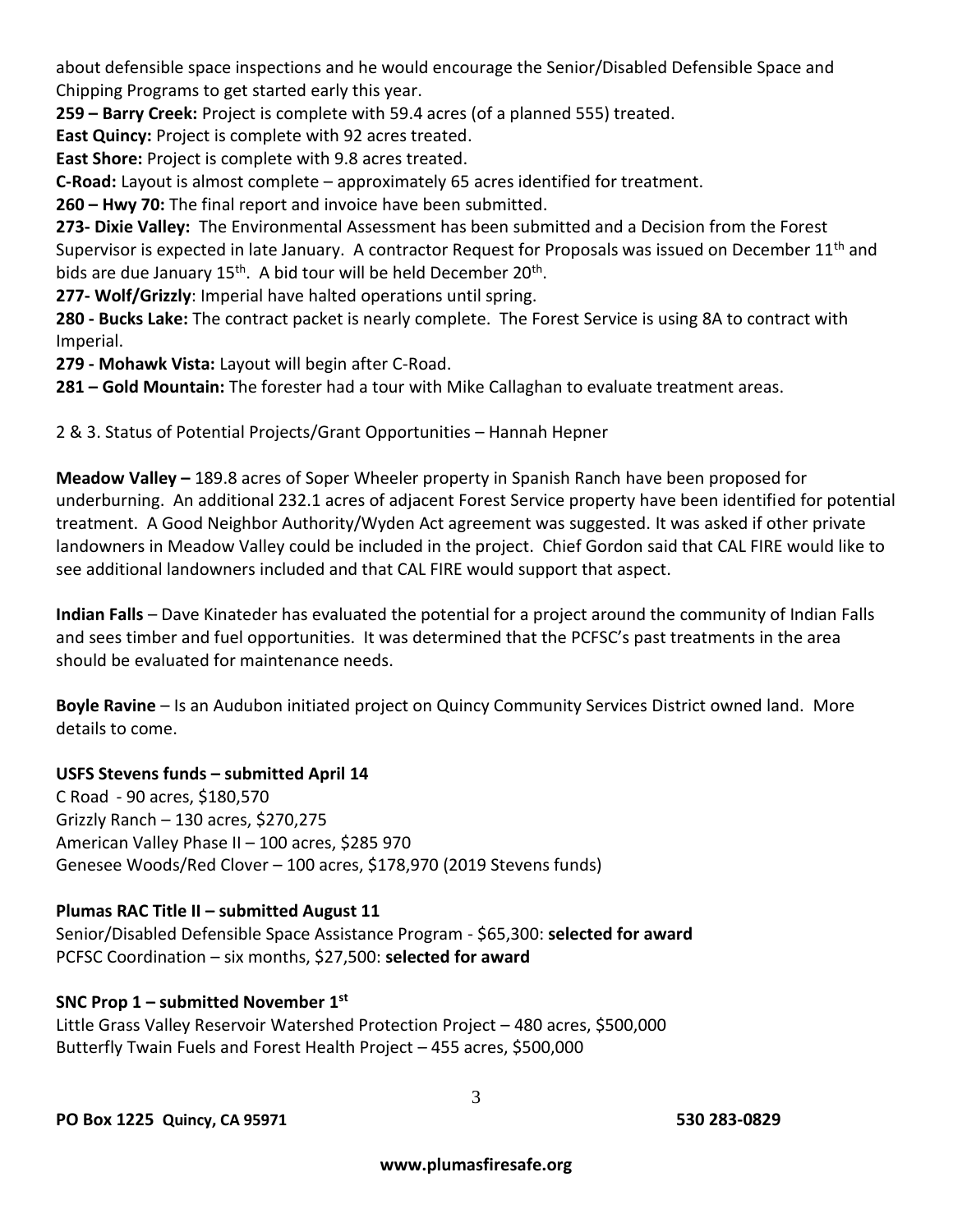**CAL FIRE Cap & Trade** grant program announcement should come by the end of the month

- 4. Standing Reports and Discussion
	- **Plumas County Tree Mortality Task Force (TMTF)**: Updated areal flight information has been released. There are an additional 27 million trees dead in California, bringing the total to 129 million since 2014. The data does not specify information for Plumas County or Plumas National Forest and has not yet been included in the [Tree Mortality Viewer.](http://egis.fire.ca.gov/TreeMortalityViewer/) From the available information, it appears that there is increasing mortality in central and eastern Plumas County. Chief Gordon said that the pace is slowing but there is now concern over the safety hazards caused by the original dead trees. Over a million trees have been removed so far. If this winter doesn't improve soon, we'll be back in a drought condition. The State TMTF is beginning to acknowledge the role of stand density. Mike Callaghan noted that we could be seeing developments that require the Plumas TMTF. David Popp suggested that the Fire Safe Council adjust prescriptions to reduce density even further to account for long-term droughts.
	- **Plumas County Office of Emergency Services (OES):** Sue McCourt attended the Fire Chiefs meeting over the weekend. Plumas County is still supporting the fires in Southern California. Mrs. McCourt reported that the Plumas County Sheriff had 400 fire calls during the Minerva fire. Soon residents will be able to make reports by texting 911. It is anticipated that we will have better cell coverage over the next few years. She emphasized the need to sign up for CodeRed. 5,000 people in the county are currently signed up. There is information coming from the recent fires about insurance issues. There is a \$180 billion dollar loss estimated in Napa. 97% of people interviewed were underinsured. Contents replacement and building code upgrades are insurance plan add-ons. Insurance cancellations and premium increases are anticipated. Being a Firewise community may make a difference, but there is no standardization among insurance companies. Consider reviewing your insurance during the winter and inventorying everything in your home. The November State TMTF notes say that The Insurance Institute for Business and Home Safety, an industry funded research group and CAL FIRE have met, collaborated, and are developing the scientific/technical information to support a Tiered Risk Management Approach to reducing risk for property owners. The subgroup has started the discussion to explore a potential revision to PRC 4291 that would strengthen overall fire mitigation measures at the individual property level.
	- **CAL FIRE:** Chief Don Gordon said that during the Napa and Sonoma fires emergency services were receiving 3,300 calls per hour and were quickly overwhelmed. Mendocino lost all 911 communication capabilities. Officials in Southern California texted 22 million people to prepare for evacuation. There is a big push for rapid re-population after evacuation, which led to some residents being evacuated three times. The fire season is three months longer than it was in the 1960s. The Coffee Fire burned down things that "weren't supposed to burn" – like large shopping centers. There is clear information that ember cast is the issue more than the fire front.

LMU's 10-person fuels crew is available to Plumas County throughout the winter. Chief Gordon announced that he has accepted the position of Assistant Deputy Director, Cooperative Fire, Training, Safety, EMS, and R&D in Sacramento. This is his last PCFSC meeting.

 **USFS Hazardous Fuels Reduction**: Dave Kinateder said that it has been an active timber sale year. There has been activity at Bucks Lake and Round Valley. There is focus on the Moonlight fire before funds are gone. The Butterfly timber sale is ready and there is a service contract for a portion of the WUI. The next big initiative is the Middle Fork project – a 65,000-70,000 acre planning project.